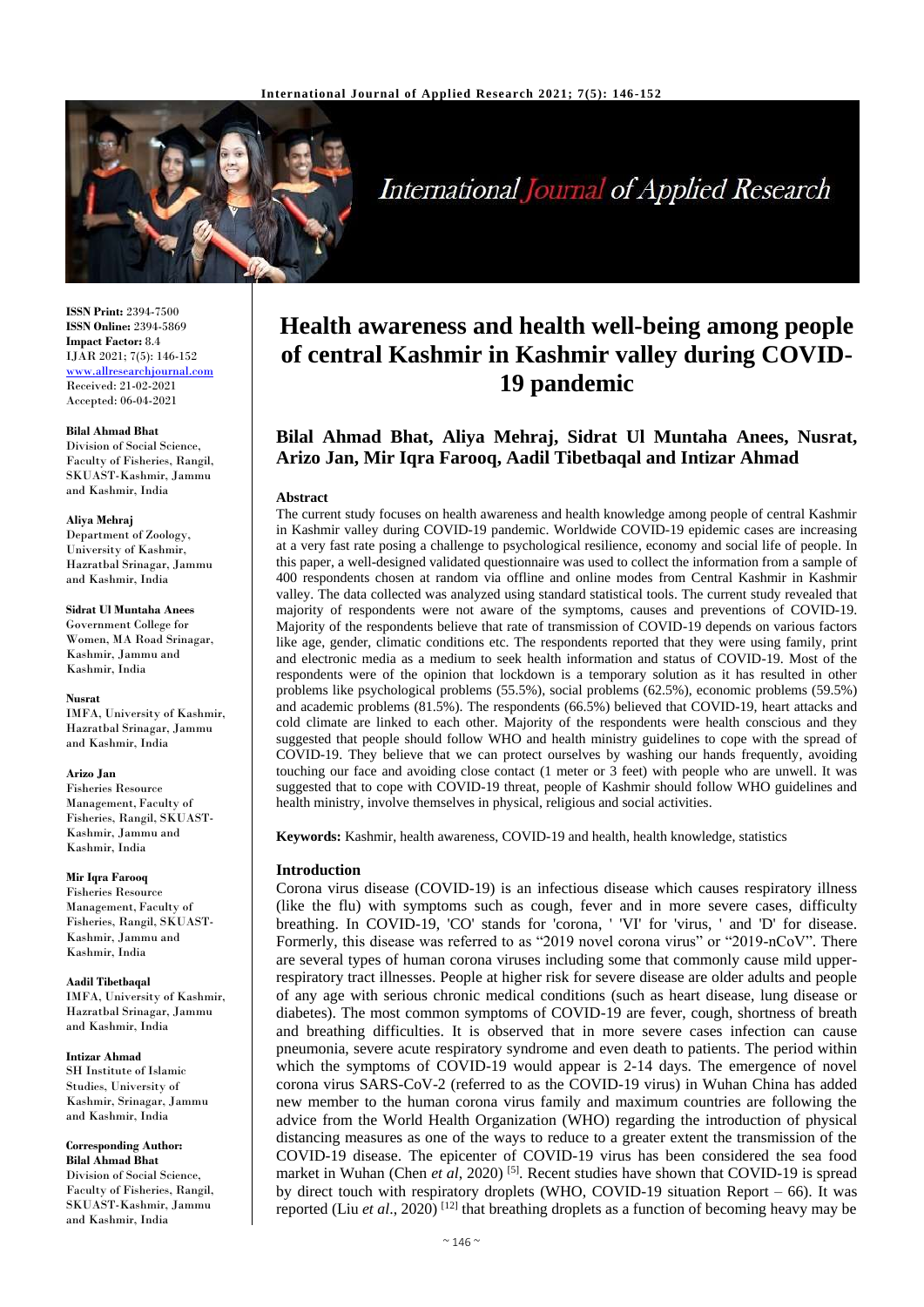collected on various surfaces and if an individual comes into contact with these surfaces may become affected. The researchers reported that there is little proof of COVID-19 virus replication in drinking water or waste (WHO, 2011 and Water and Sanitation, Water Research Australia, 2020) [13, 14]. The COVID-19 virus has been declared as pandemic and every possible step should be taken to decrease the graph of this deadly virus. The first and significant thing is to consider the alternatives where direct contact with virus can be reduced. People everywhere in the world suffered due to COVID-19 lockdown as the fear of the pandemic affected people economically, socially and mentally. Worldwide COVID-19 pandemic threatens the regular life of every individual and when people are threatened by insecurity and the fear of sickness increases, worry and stress develops as a reaction. In every person's mind the only question comes on thinking about the pandemic vaccine. It is a well-known fact that the immunity of the body is the best prevention against this virus and the best security option available is change in lifestyle. The current situation forced people to have better health consciousness and more desire to know about health concerns because of COVID-19 spread threat. The COVID-19 lockdown resulted in reduction of outdoor games and exercise; people of different age were encouraged by WHO to have homerelated exercises to increase physical and mental health of the people (WHO, 2020)  $[14]$ . In the literature we come across various studies related to COVID-19 spread and impact of COVID-19 on the psychological and social life (e.g., Bilal *et al.*, 2020)<sup>[3]</sup>. Currently the corona virus COVID*-*19 is affecting 218 countries and territories around the world and 2 international conveyances. It is published via European Centre for Disease Prevention and Control, An agency of the European Union that since 31 December 2019 and as of 14 December 2020, 71, 503, 614 cases of COVID-19 (in accordance with the applied case definitions and testing strategies in the affected countries) have been reported, including 1, 612, 833 deaths. COVID-19 positive cases have been reported from:

**Africa:** In Africa there are 2, 379, 827 cases; the five countries reporting most cases are South Africa (860, 964), Morocco (399, 609), Egypt (121, 575), Ethiopia (116, 769) and Tunisia (111, 361).

**Asia:** In Asia there are 16, 782, 046 cases; the five countries reporting most cases are India (9, 884, 100), Iran (1, 108, 269), Indonesia (617, 820), Iraq (574, 634) and Bangladesh (490, 533).

**America:** In America there are 30, 887, 593 cases; the five countries reporting most cases are United States (16, 256, 754), Brazil (6, 901, 952), Argentina (1, 498, 160), Colombia (1, 425, 774) and Mexico (1, 250, 044).

**Europe:** In Europe there are 21, 400, 012 cases; the five countries reporting most cases are Russia (2, 653, 928), France (2, 376, 852), United Kingdom (1, 849, 403), Italy (1, 843, 712) and Spain (1, 730, 575).

**Oceania:** 53, 440 cases; the five countries reporting most cases are Australia (28, 031), French Polynesia (15, 618), Guam (7, 106), New Zealand (1, 740) and Papua New Guinea (725).

**Other:** In international conveyance in Japan there are 696 cases reported.

# **Worldwide distributions of deaths caused by COVID-19 are reported as**

**Africa:** In Africa there are 56, 334 deaths; the five countries reporting most deaths are South Africa (23, 276), Egypt (6, 920), Morocco (6, 624), Tunisia (3, 894) and Algeria (2, 596).

**Asia:** In Asia there are 290, 129 deaths; the five countries reporting most deaths are India (143, 355), Iran (52, 196), Indonesia (18, 819), Iraq (12, 579) and Pakistan (8, 832).

**America:** In America there are 785, 420 deaths; the five countries reporting most deaths are United States (299, 177), Brazil (181, 402), Mexico (113, 953), Argentina (40, 766) and Colombia (39, 053).

**Europe:** In Europe there are 479, 789 deaths; the five countries reporting most deaths are Italy (64, 520), United Kingdom (64, 170), France (57, 911), Spain (47, 624) and Russia (46, 941).

**Oceania:** In Oceania there are 1, 154 deaths; the five countries reporting most deaths are Australia (908), Guam (118), French Polynesia (91), New Zealand (25) and Papua New Guinea (8).

**Other:** In international conveyance in Japan there are 7 deaths so far.

| State/UT                                 | <b>Total cases</b> | <b>Active cases</b> | <b>Deaths</b> | <b>Cured</b>  |
|------------------------------------------|--------------------|---------------------|---------------|---------------|
| Total                                    | 9906507            | 21791               | 338361        | 144866        |
| Andaman and Nicobar Islands              | 4,834              | 92                  | 4,681         | 61            |
| Andhra Pradesh                           | 875, 836           | 4,728               | 864, 049      | 7,059         |
| Arunachal Pradesh                        | 16, 536            | 238                 | 16, 243       | 55            |
| Assam                                    | 214, 803           | 3,501               | 210, 299      | 1,003         |
| Bihar                                    | 242, 660           | 5,088               | 236, 247      | 1,325         |
| Chandigarh                               | 18, 714            | 714                 | 17,698        | 302           |
| Chhattisgarh                             | 258, 635           | 18,931              | 236, 588      | 3, 116        |
| Dadra and Nagar Haveli and Daman and Diu | 3,359              | 19                  | 3,338         | $\mathcal{L}$ |
| Delhi                                    | 608, 830           | 15, 247             | 583, 509      | 10, 074       |
| Goa                                      | 49, 474            | 1,030               | 47, 737       | 707           |
| Gujarat                                  | 228, 803           | 13,018              | 211, 603      | 4, 182        |
| Haryana                                  | 253, 385           | 9, 108              | 241, 544      | 2,733         |
| Himachal Pradesh                         | 49, 761            | 6,948               | 41,990        | 823           |

**Table 1:** The distribution of COVID-19 cases in India state-wise till December 14, 2020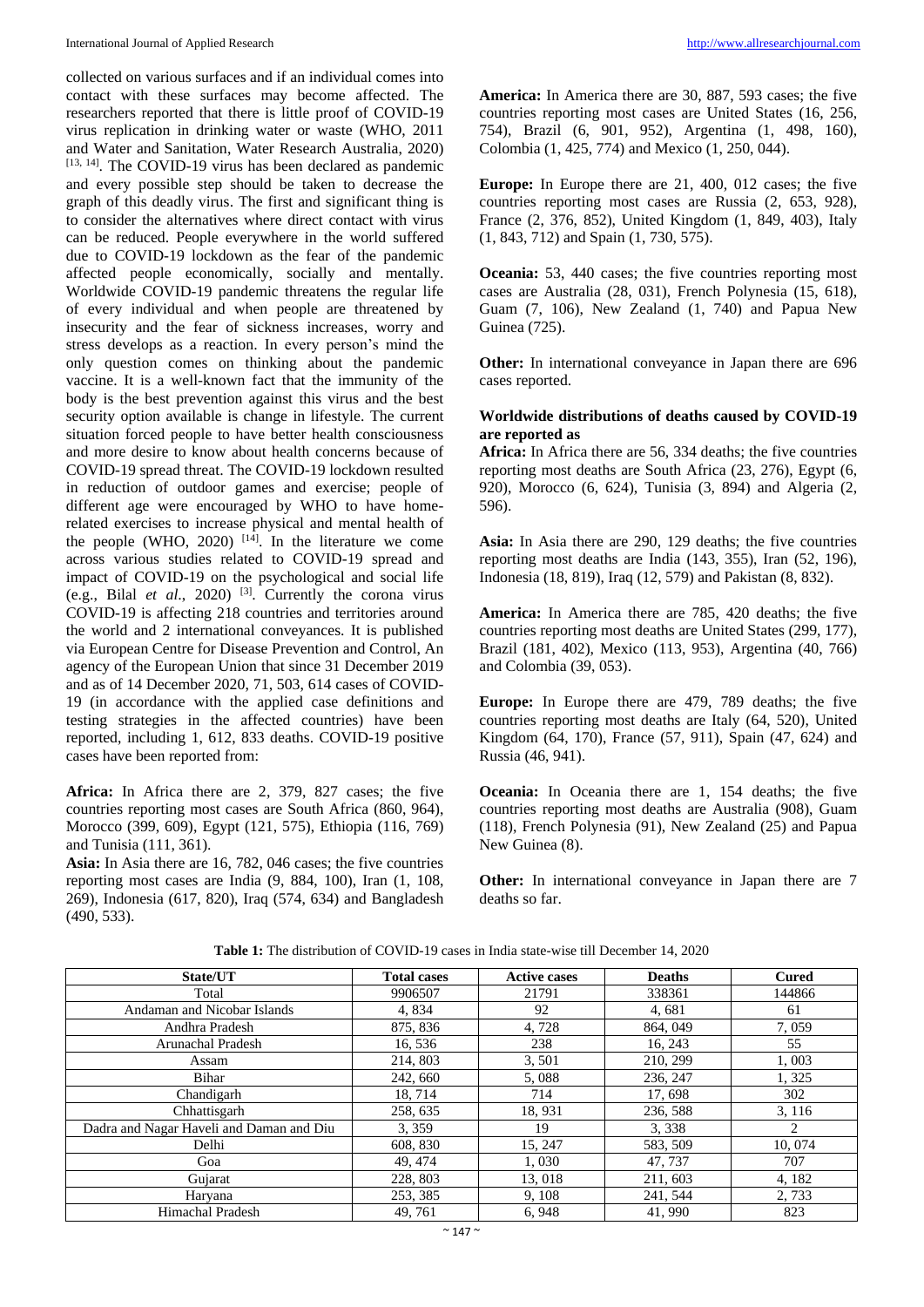#### International Journal of Applied Research [http://www.allresearchjournal.com](http://www.allresearchjournal.com/)

| Jammu and Kashmir    | 116, 254    | 4,558    | 109, 894    | 1,802          |
|----------------------|-------------|----------|-------------|----------------|
| Jharkhand            | 111, 722    | 1,581    | 109, 141    | 1,000          |
| Karnataka            | 902, 240    | 16,084   | 874, 202    | 11,954         |
| Kerala               | 672, 037    | 57, 790  | 611, 600    | 2,647          |
| Ladakh               | 9,166       | 614      | 8,429       | 123            |
| Lakshadweep          | $\Omega$    | $\Omega$ | $\Omega$    | $\overline{0}$ |
| Madhya Pradesh       | 224, 636    | 12,803   | 208, 421    | 3,412          |
| Maharashtra          | 1, 883, 365 | 73, 481  | 1, 761, 615 | 48, 269        |
| Manipur              | 27, 209     | 2, 146   | 24, 739     | 324            |
| Meghalaya            | 12, 941     | 753      | 12,058      | 130            |
| Mizoram              | 4,049       | 173      | 3,869       | 7              |
| Nagaland             | 11,728      | 593      | 11,066      | 69             |
| Odisha               | 324, 089    | 2,820    | 319, 458    | 1,811          |
| Puducherry           | 37, 513     | 307      | 36, 586     | 620            |
| Punjab               | 160, 659    | 6,881    | 148, 680    | 5,098          |
| Rajasthan            | 292, 539    | 16, 200  | 273, 784    | 2,555          |
| Sikkim               | 5, 340      | 303      | 4,919       | 118            |
| Tamil Nadu           | 800, 029    | 10,039   | 778, 081    | 11,909         |
| Telengana            | 278, 599    | 7, 272   | 269, 828    | 1,499          |
| Tripura              | 33, 057     | 314      | 32, 367     | 376            |
| Uttarakhand          | 83,006      | 6, 144   | 75, 501     | 1,361          |
| <b>Uttar Pradesh</b> | 566, 728    | 18, 918  | 539, 727    | 8,083          |
| West Bengal          | 523, 629    | 21, 384  | 493, 145    | 9,100          |

**Table 2:** The distribution of COVID-19 cases in Jammu and Kashmir, district-wise till December 14, 2020

| <b>Districts of Jammu and Kashmir</b> | <b>Total cases</b> | <b>Active cases</b> | <b>Deaths</b> | <b>Cured</b> |
|---------------------------------------|--------------------|---------------------|---------------|--------------|
| Total                                 | 116254             | 109894              | 1802          | 4558         |
| Anantnag                              | 4667               | 4483                | 82            | 102          |
| Bandipora                             | 4548               | 4378                | 57            | 113          |
| Baramulla                             | 7746               | 7381                | 169           | 196          |
| Badgam                                | 7327               | 6935                | 105           | 287          |
| Doda                                  | 3296               | 3101                | 58            | 137          |
| Ganderbal                             | 4358               | 4225                | 41            | 92           |
| Jammu                                 | 22257              | 21123               | 332           | 802          |
| Kathua                                | 3021               | 2859                | 45            | 117          |
| Kishtwar                              | 2671               | 2502                | 21            | 148          |
| Kulgam                                | 2628               | 2509                | 52            | 67           |

It is encouraging that the recovery rate in Jammu and Kashmir is increasing continuously but in COVID-19 spread there is not much decline yet.



Fig 1: Geographic distribution of 14-day cumulative number of reported COVID-19 cases per 100, 000 population, worldwide, as of 14 December 2020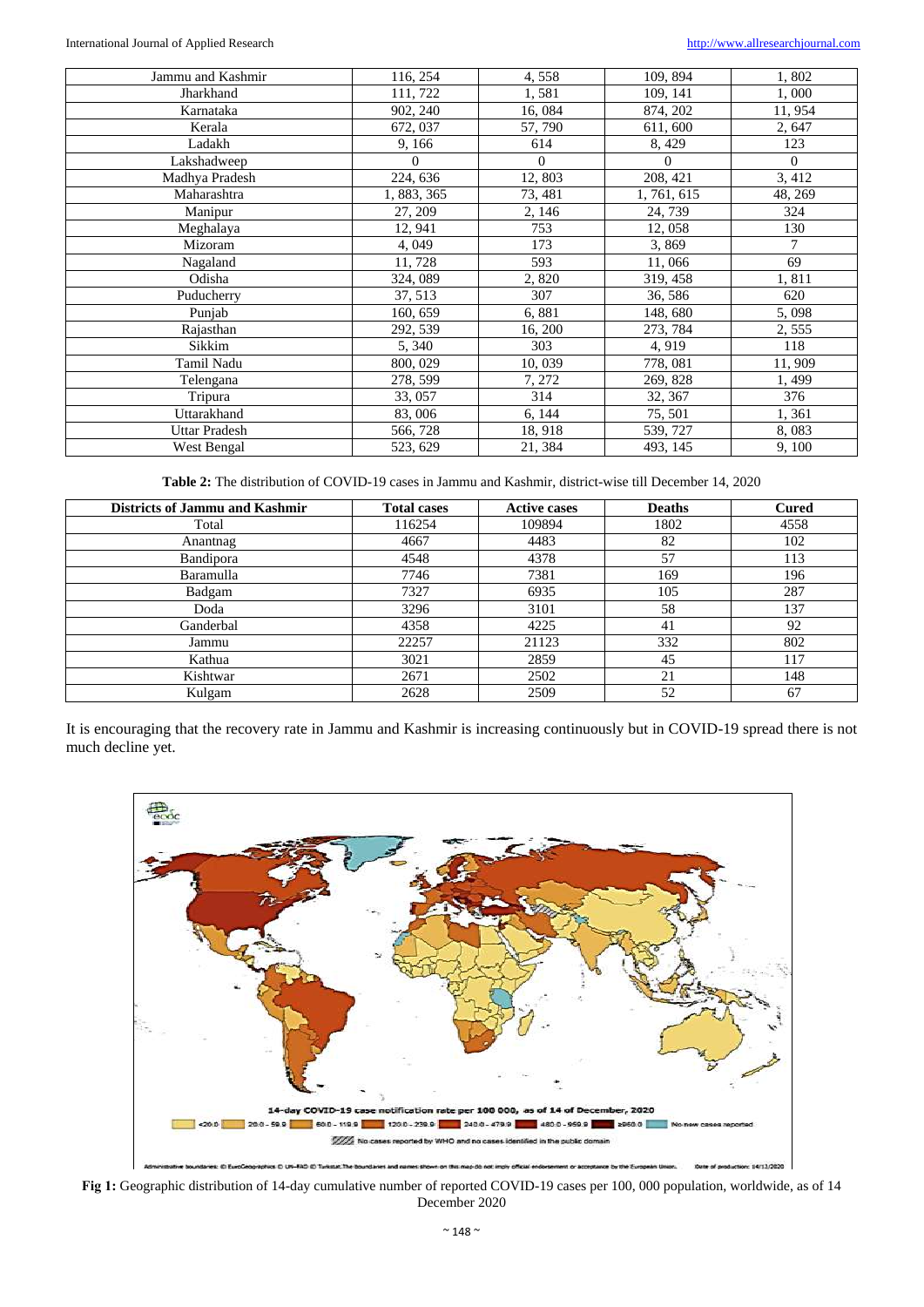Health consciousness refers to the level to which an individual is likely to carry out actions related to health (Becker, *et al.* 1977)<sup>[2]</sup>, is a crucial psychological variable to understand many health-related behaviors today. It has been reported (Iversen & Kraft, 2006; Basu & Dutta, 2008)  $[1, 11]$  that an individual's level of health awareness is closely linked to how he or she seeks and responds to health information. It is obvious that individuals' health awareness is essential in planning health interventions. It is reported (Gould, 1988)<sup>[9]</sup> that health awareness is a psychological or inner status of a person that motivates a person for action and people with increased health-awareness are more likely to involve in health-related activities and are healthier. Further, it is reported (Divine & Lepisto, 2005) that food and physical activities are associated with people's health awareness. It is reported (Gould, 1990)  $[10]$  that health awareness predicts a variety of health attitudes and behaviors. The sources of health information (newspapers, magazines, Internet, family, friends and other mass media) and knowledge of healthy behavior are important factors that often interact with health awareness (Bonanno, 2002; Dutta-Bergman, 2007)<sup>[4, 8]</sup>. The health consciousness, perceived awareness through knowledge play very important role in the behavior and action of people.

The major religions of the world guide people how to deal with the disease. Islam has a distinctive way of dealing with the outbreak of diseases in two stages; i.e., before and after the outbreak of the disease. Islam calls Muslims to protect themselves against diseases before the outbreak of the disease through the cleanliness as Prophet Muhammad (peace be upon him) said: "Purification is half of faith." (Muslim) Islam made ablution a pre-requisite for the validity of prayer. Islam made lawful for Muslims all the good foods and drinks and made unlawful to them all what causes harm to them and their bodies. Islam has put rules and regulations on interactions with the opposite gender and prohibits adultery and homosexuality which are the causes of many diseases. Islam calls its followers to protect themselves against diseases after the outbreak of the disease through this guideline. When a Muslim is afflicted with a certain disease, he has to look at it as a test from Allah. Islam orders Muslims to seek medication, if ill. When there is an outbreak of a disease, Islam commands Muslims to practice quarantine. Prophet Muhammad (peace be upon him) said: If you get wind of the outbreak of plague in a land, do not enter it; and if it breaks out in a land in which you are, do not leave it." (Al-Bukhari and Muslim).

Kashmir once worldwide known for its beauty is at present considered a war zone. The political turmoil in Kashmir had impact on the mental health of the youth of Kashmir which is much heavier than the COVID-19 threat. Mental health as per WHO is a state of well-being in which an individual realizes his or her own abilities, can cope with the normal stresses of life, can work productively and is able to make contribution to his or her community. Thus, mental health is the foundation for individual well-being and the effective functioning of a community. Mental health becomes a disability if it has long term effect on normal day to day activity which is something an individual does regularly in a normal day. In Kashmir, on average an adult has witnessed or experienced 7.7 traumatic events during his/her lifetime. The adults living in Kashmir besides COVID-19 threat face financial issues, poor health and unemployment problems. In view of the literature cited above on COVID-19 and

Health awareness, we chose current study with the main objective to assess the approach of people in central Kashmir valley towards Health Consciousness and Health Well-being during COVID-19 Pandemic 2020.

### **Methodology**

In the current study, a well-designed questionnaire was used to collect the information from 400 people living in central Kashmir (Ganderbal, Srinagar and Budgam district) of Kashmir valley using simple random sampling method via online and offline mode. The sample size for present survey was calculated following Cochran, 1977 as

$$
n=\frac{Z_{\alpha}^2 P(1-P)}{d^2}
$$

We chose here  $p = 0.5$ ,  $Z_a = 1.96$  and  $d = 0.05$ . That gives the sample size  $n \sim 384$  and we chose  $n = 400$ . The data collected was tabulated, analyzed and interpreted statistically.

# **Results and Discussion**

The data collected from 400 respondents (300 male and 100 female) revealed that their sources of information for COVID-19 spread were family (58.5%), friends (51.5%), print media (41.5%) and electronic media (76.5%). It was observed that the respondents under study irrespective of gender, age or residence were equally concerned towards COVID-19 spread and their safety.



**Fig 1:** Source of information on COVID-19 spread among respondents under study

The data shown in Table 1, revealed that in response to statement 1, (i.e. Do you agree that COVID-19 will finally be successfully controlled), 68% respondents agree, in response to statement 2, (i.e. Unlike the common cold, stuffy nose, runny nose, and sneezing are less common in persons infected with the COVID-19 virus), 48.5% agree, in response to statement 3, (i.e. There is currently no effective cure for COVID-2019, but early symptomatic and supportive treatment can help most patients recover from the infection), 73.5% respondents agree, in response to statement 4, (i.e. Not all persons with COVID-2019 will develop to severe cases, only those who are elderly, have chronic illnesses, and are obese are more likely to be severe cases), 54.5% respondents agree, in response to statement 5, (i.e. Eating or contacting wild animals would result in the infection by the COVID-19 virus), 66.0% respondents disagree, in response to statement 6, (i.e. Persons with COVID-2019 cannot infect the virus to others when a fever is not present), 85.0% respondents disagree, in response to statement 7, (i.e. The COVID-19 virus spreads via respiratory droplets of infected individuals), 82.5%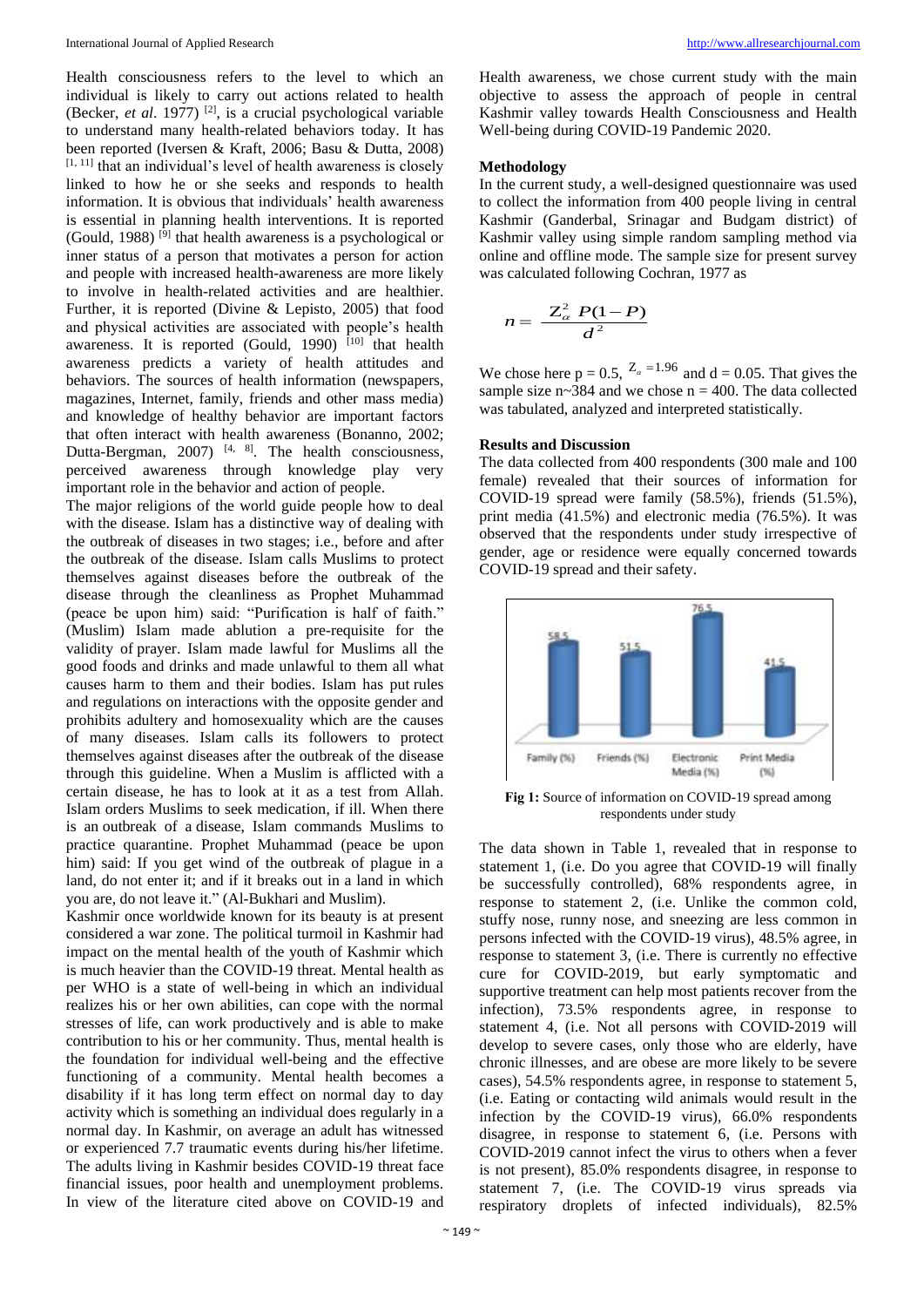respondents agree, in response to statement 8, (i.e. Ordinary residents can wear general medical masks to prevent the infection by the COVID-19 virus), 84.5% respondents agree, in response to statement 9, (i.e. It is not necessary for children and young adults to take measures to prevent the infection by the COVID-19 virus), 96.5% respondents disagree, in response to statement 10, (i.e. To prevent the infection by COVID-19, individuals should avoid going to crowded places such as train stations and avoid taking public transportations), 83.5% respondents agree, in response to statement 11, (i.e. Isolation and treatment of people who are infected with the COVID-19 virus are effective ways to reduce the spread of the virus), 91.5% respondents agree, in response to statement 12, (i.e. People

who have contact with someone infected with the COVID-19 virus should be immediately isolated in a proper place. In general, the observation period is 14 days), 94.5% respondents agree, in response to statement 13, (i.e. the rate of transmission of COVID-19 depends on various factors such as age, sex, climatic condition), 79.5% respondents agree. The results of our study partially coincide with earlier studies (Bilal *et al.*, 2020)<sup>[3]</sup>. The role, functionality and objectivity of a number of organizations across the world got exposed by COVID-2019. The height of human helplessness is realized with no vaccine or efficient curable medicine to COVID-19 victim and it caged human beings into houses and emancipated animals, birds, flora and fauna.

**Table 1:** Health awareness and health knowledge among people of central Kashmir during COVID-19 pandemic

| S. No.         | <b>Statement</b>                                                                                                                                                          |            | <b>Disagree</b><br>$($ %) | Don't know<br>$($ %) |
|----------------|---------------------------------------------------------------------------------------------------------------------------------------------------------------------------|------------|---------------------------|----------------------|
|                | Do you agree that COVID-19 will finally be successfully controlled?                                                                                                       | 272 (68.0) | 50 (12.5)                 | 78 (19.5)            |
| $\mathfrak{D}$ | Unlike the common cold, stuffy nose, runny nose, and sneezing are less common in<br>persons infected with the COVID-19 virus.                                             | 194 (48.5) | 114(28.5)                 | 92(23.0)             |
| $\mathcal{E}$  | There is currently no effective cure for COVID-2019, but early symptomatic and<br>supportive treatment can help most patients recover from the infection.                 | 294 (73.5) | 46(11.5)                  | 60(15.0)             |
| 4              | Not all persons with COVID-2019 will develop to severe cases. Only those who are<br>elderly, have chronic illnesses, and are obese are more likely to be severe cases.    | 218 (54.5) | 106(26.5)                 | 76 (19.0)            |
| 5              | Eating or contacting wild animals would result in the infection by the COVID-19 virus.                                                                                    | 54 (13.5)  | 264(66.0)                 | 82 (20.5)            |
| 6              | Persons with COVID-2019 cannot infect the virus to others when a fever is not present.                                                                                    | 12(3.0)    | 340 (85.0)                | 48 (12.0)            |
| 7              | The COVID-19 virus spreads via respiratory droplets of infected individuals.                                                                                              | 330 (82.5) | 16(4.0)                   | 54 (13.5)            |
| 8              | Ordinary residents can wear general medical masks to prevent the infection by the<br>COVID-19 virus.                                                                      | 338 (84.5) | 28(7.0)                   | 34(8.5)              |
| 9              | It is not necessary for children and young adults to take measures to prevent the infection<br>by the COVID-19 virus.                                                     | 4(1.0)     | 386 (96.5)                | 10(2.5)              |
| 10             | To prevent the infection by COVID-19, individuals should avoid going to crowded<br>places such as train stations and avoid taking public transportations.                 | 334 (83.5) | 22(5.5)                   | 44 (11.0)            |
| 11             | Isolation and treatment of people who are infected with the COVID-19 virus are<br>effective ways to reduce the spread of the virus.                                       | 366(91.5)  | 12(3.0)                   | 26(6.5)              |
| 12             | People who have contact with someone infected with the COVID-19 virus should be<br>immediately isolated in a proper place. In general, the observation period is 14 days. | 378 (94.5) | 6(1.5)                    | 16(4.0)              |
| 13             | The rate of transmission of COVID-19 depends on various factors such as age, sex,<br>climatic condition.                                                                  | 318 (79.5) | 48 (12.0)                 | 34(8.5)              |

The data shown in Figure 2, in response to questions asked to respondents related to problems caused by COVID-19 spread, 53.5% reported physical health problems, 56.5% reported mental health problems, 61.5% respondents reported social problems, 76.5% respondents reported academic problems and 61.5% reported economic problems. The survey and group discussions revealed that people under study possessed good health awareness and health knowledge in current COVID-19 disease but they lack in practice. There are certain areas in the study location where despite many qualified people, COVID-19 spread was maximum.



**Fig 2:** The main problems caused by COVID-19 spread among people of central Kashmir

The data shown in Figure 3, revealed that majority of the respondents were of the opinion that COVID-19, heart attack and winter season are strongly related. Worldwide Researchers/Cardiologists are reporting a marked increase in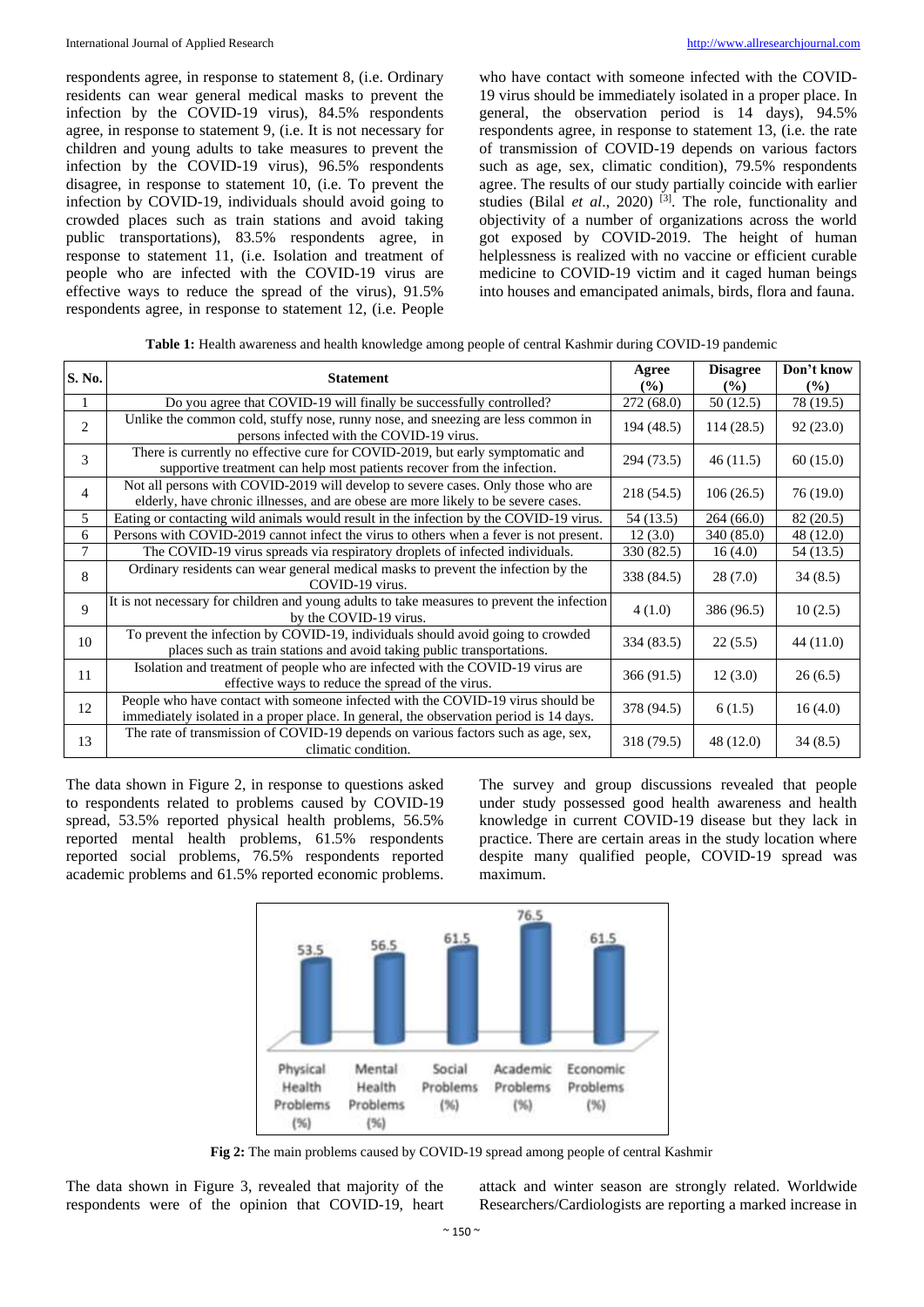sudden cardiac deaths even as the current focus has shifted to the challenges from COVID-19 and other communicable diseases. The researchers reported that there are up to 53 percent more heart attacks in winter season than in summer and according to the studies published in European Journal of Epidemiology, for every 2.9 degree centigrade decline in temperature, the number of strokes in general population goes up by 11 percent. But among those already at high risk due to raised blood pressure, smoking or being overweight the increase is 30 percent.



**Fig 3:** COVID-19, Heart attack and winter season are strongly related

The data shown in Table 3, revealed in response to statement related to COVID-19 spread in Kashmir, majority of respondents strongly agree that negligence of government and people leads to rapid COVID-19 spread in Kashmir.

People in Kashmir took lockdown as routine curfew/hartal and didn't follow it as per WHO and health ministry guidelines. Statistically, there was non-significant difference in the opinion of male and female respondents (P>0.05).

**Table 3:** Government and negligence of people leading to rapid COVID-19 spread in Kashmir

| <b>Respondent</b>                 | Agree (%)  | Strongly agree $(\% )$ | Disagree $(\% )$ | <b>Strongly disagree</b> $(\%)$ | Don't know $(\% )$ |
|-----------------------------------|------------|------------------------|------------------|---------------------------------|--------------------|
| Male                              | 27 (27.00) | 39 (39.00)             | (4 (14.00)       | 12 (12.00)                      | 8 (8.00)           |
| Female                            | 69 (23.00) | 97 (32.33)             | 37 (12.33)       | 43 (14.34)                      | (18.00)<br>54 (    |
| $Ph$ canona = 6.770 D values 0.05 |            |                        |                  |                                 |                    |

Chisquare  $= 6.779$ , P-value $> 0.05$ 

# **Conclusion**

The present study mainly focused on health awareness and health knowledge of people living in central Kashmir of Kashmir valley during COVID-19 Pandemic 2020. The respondents were highly conscious about their health and they identify health consciousness and healthy life with physical fitness, nutritious food and stress-free life. The COVID-19 crisis affected different sectors in different ways e.g., education, health, production, transportation and business. COVID-19 is considered as a warning for humans living on earth, it gave us a chance to think about the importance of nature and its preservation. Majority of the respondents seek health information via interpersonal network of friends and family members, media channels and reading blogs from electronic and print media. The respondents believed that the main problems caused by COVID-19 spread were physical health problems (53.5%), mental health problems (56.5%), social problems (61.5%), academic problems (76.5%) and economic problems (61.5%). The study revealed that majority of the respondents were of the opinion that COVID-19, heart attack and winter season are strongly related. It is important in present COVID-19 threat and winter season as co-morbidity is a concern with COVID-19, for healthy heart one must do proper exercise, take balanced diet, do regular health checkups, manage stress, blood sugar, cholesterol, blood pressure and avoid smoking. It hardly matters if a person is in 30s or 50s, warning signs should not be ignored. The latest statistics shows that people in 20s, 30s and 50s are more often falling victim to these cardiovascular attacks. The survey and group discussions revealed that people from study area possessed good health awareness and health knowledge in current COVID-19 disease but they lack in

practice. Finally, it was suggested that to cope with COVID-19 threat, people of Kashmir should involve themselves in physical activities, religious activities and social activities. To avoid COVID-19 disease people should follow WHO and health ministry guidelines.

# **Acknowledgement**

The authors thank all the respondents who participated in this study. The purpose of writing this paper was to interact with people of study area personally or via electronic media to make them aware about healthy life and COVID-19 spread.

# **References**

- 1. Al-Bukhari, Sahih Hadith, Basu A, Dutta MJ. The relationship between health information seeking and community participation: The roles of health information orientation and efficacy. Health Communication 2008;23(1):70-79.
- 2. Becker MH, Maiman LA, Kirscht JP, Haefner DP, Drachman RH. The health belief model and prediction of dietary compliance: A field experiment. Journal of Health Social Behavior 1977;18:348–366.
- 3. Bhat Bilal A *et al*. A Study on Impact of COVID-19 Lockdown on Psychological Health, Economy and Social Life of People in Kashmir. IJSHR 2020;5(2):36- 46.
- 4. Bonanno G. Information, Knowledge and Belief. Bulletin of Economic Research 2002;54:47–67.
- 5. Chen Y, Liu Q, Guo D. Emerging coronaviruses: Genome structure, replication, and Pathogenesis. Journal of Medical Virology. J Med Virol 2020, 1–6.